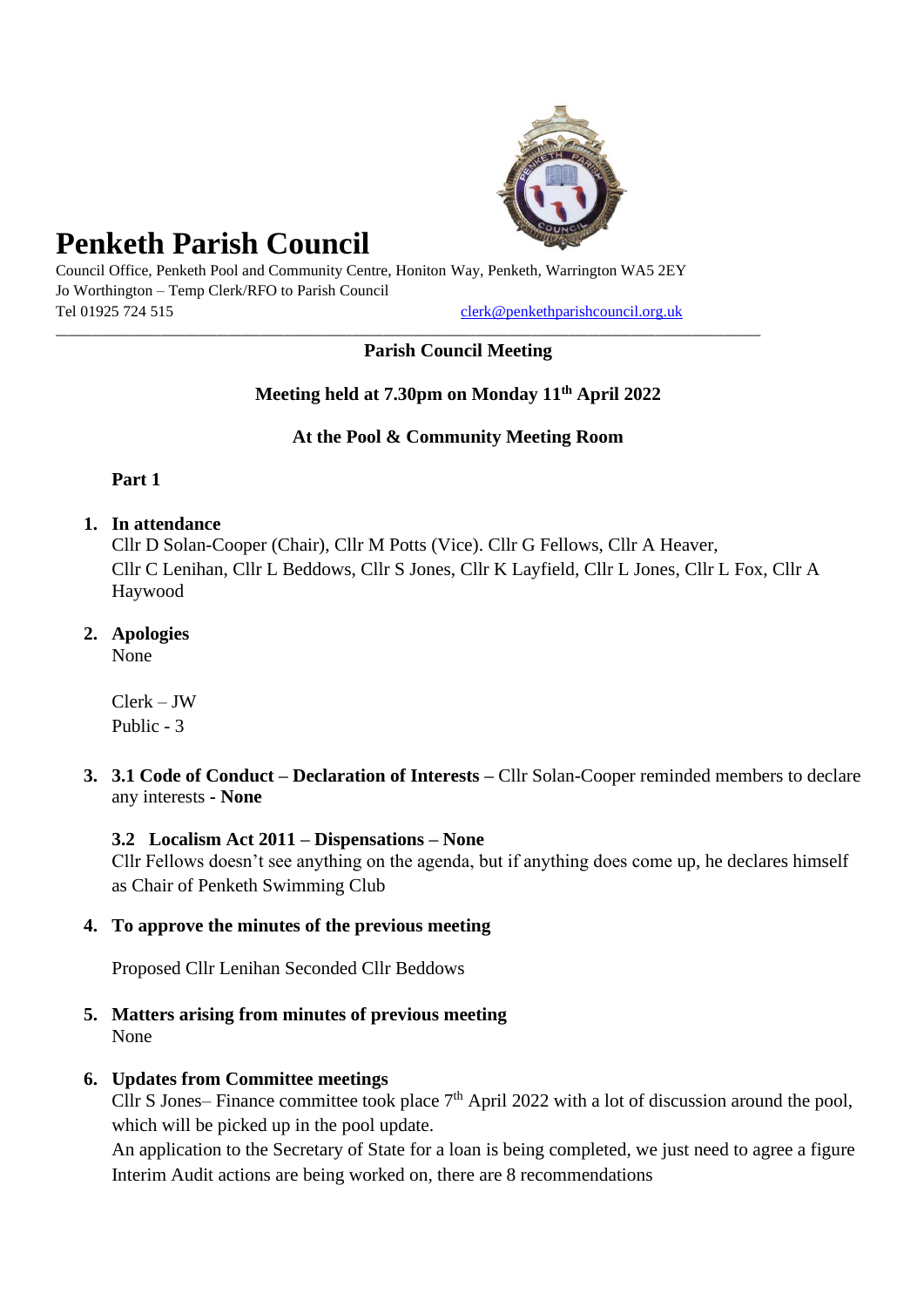Cllr Layfield – Business Management committee was held on Tuesday  $5<sup>th</sup>$  April 2022, the update will be provided in agenda item 17.

# **7. Consideration of Planning Applications**

Cllr Beddows – a few applications for residential properties have been sent across. Cllr Lenihan – attended a WBC planning meeting and will provide an update in his Cllr update.

# **8. Finance**

**8.1 Applications for Financial Assistance**

No new applications

# **8.2 Accounts for Payment for February 2022**

Summary of spend for Penketh Parish Council and KLS March 2022 for approval. Cllr Solan-Cooper advised that no validation had been received yet regarding the precept, but this is due within the next few weeks.

# **8.3 To approve regular and ad-hoc spend for April 2022**

Ad hoc spend this month is to Aquality leisure and removal of the damaged bench on Greystone. Cllr Lenihan queried the spend on removal and disposal of the bench, Cllr Solan-Cooper advised that the costs of replacement is significantly higher than when the benches were originally bought. There will be a plan to replace the bench, but we need to consider what this will be.

Proposer Cllr Solan-Cooper Seconded Cllr L Jones – agreed by all Cllrs present

## **9. Queens Jubilee**

Cllr Solan-Cooper provided an update on events planned for the jubilee, including a beacon lighting ceremony on 2nd June 2022, in Penketh Gardens. This has been chosen as a place where the beacon will be a permanent feature.

There will also be an interactive beacon trail, which encourages walking and involves 7 local businesses/organisations who will be hosting a virtual character and it will be free for people to do. There are QR codes to scan along the way and once at the end of the trail, it gives more information about the event. It has been arranged with businesses across the parish and commences on 30th April 2022

Cllr S Jones asked if the businesses involved are accessible if people are walking to them? Cllr Solan-Cooper advise they are, and the characters will be advertised in the window.

Radio Merseyside have approached the PC to ask if they would do an interview or a live broadcast of the beacon lighting ceremony, this is to be considered.

## **10. Individual Councillor Reports**

Cllr Lenihan updated that the application for affordable housing on the Sportsman's Arms site has been approved at DMC. It is classed as affordable as it is for shared ownership. The biggest local resident concern was around the trees, and it has been agreed that it is the lesser quality trees that will be removed.

He has also dealt with 3 issues of parking, people blocking pavements and advised that the type of obstruction depends on whether it is a 101 call or not.

ASB on Honiton Square is an issue again, grit bins have been thrown around and littering, and the traders are worried that it will put people off wanting to use them. Cllr L Jones advised he had received complaints of litter on Honiton Square and had liaised with Cllr Lenihan as this has been an issue since the bins were never replaced after Covid. The issues have been reported to the PCSO and they are now in hand.

Cllr Solan-Cooper asked if the traders have approached the landlord, Cllr Lenihan confirmed they have and they are looking at setting up a Trader's Association, which is something that was discussed pre-Covid.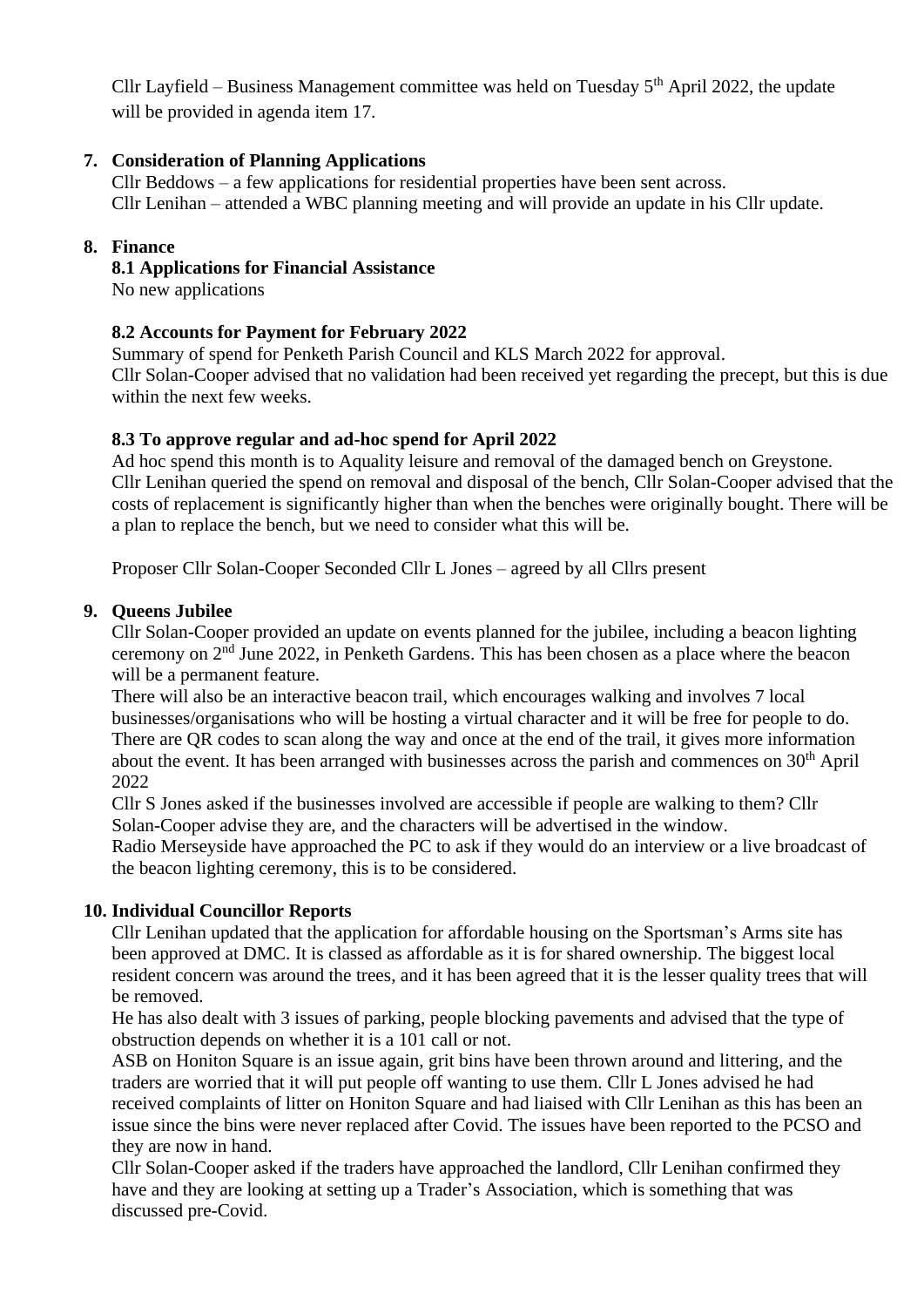Cllr Heaver updated that he has finally pushed through a number of dropped kerbs, something he has been working on as a pledge he made. 8 will be installed and he will continue to push for the rest, this is a real result as he has been constantly told there is no budget.

Cllr Fellows advised that there will be an update on the bus service offer in Penketh and has opened up some communication channels due to government funding. Cllr Lenihan advised that after the last meeting he has contacted Cllr Mitchell regarding Warrington's own buses and the outcome was not favourable, said they're not introducing new routes. Cllr Lenihan is taking this forward as it's not new.

## **11. Parish/Borough Council Surgery Report April 2022**

Cllr Haywood advised that two residents turned up with concerns about the development at the former British Legion site. One concerned that refugees will be rehoused there and the other about the lead time for completion, as they hadn't heard anything.

Cllr Solan-Cooper advise that there is now a folder in the library with up-to-date minutes of the full PC meetings. An updated timetable for the parish council surgery will be sent out and all Cllrs are asked to notify the clerk if they are not able to cover their allocated slot.

Cllr Heaver advised that updated posters are also in the library and in Tesco.

#### **12. PCSO Update March/April 2022**

No update had been sent for the meeting and there have been several attempts to communicate with the PCSO.

#### **13. Correspondence for March/April 2022**

Correspondence list has been provided from the date of the last full PC meeting to date.

Cllr Layfield declared an interest in APR009 on the correspondence list, a request to use an open space for a sporting use - no decision has been made on this yet.

Cllr Potts queried APR015 regarding a quote for decorating, no further contact to date

APR008 – carnival email, Cllr Solan-Cooper advised it had been sent to all Cllrs as requested and didn't think it necessary to read out as all Cllrs have had access to read it.

#### **14. Clerks Report**

No specific update, as BAU

#### **15. Co-option**

Cllr Solan-Cooper advised that a Cllr resignation had opened up a casual vacancy for the PC. After sending to WBC as required, no election was called. We weren't able to add to the March meeting as the packs and notices had been sent and advertised. A notification regarding co-option will go onto the PC website and noticeboards and people can apply as Cllr Haywood previously did.

Cllr Lenihan asked what the closing date might be for applications, would we want to get it in for May? Cllr Solan-Cooper advised that it will be filled when the right candidate comes along and can look at applications on a rolling basis. Cllr Lenihan asked if a line can be drawn in the sand, and it not be left open indefinitely.

Cllr Solan-Cooper agreed a closing date would be put on and it would be added to the website and noticeboards.

## **16. Penketh Carnival**

#### **Motion: Penketh Carnival**

This Council rescinds the motion that was raised as a non-agenda item in March 2019 by the previous Council for indefinite consent for use of Parish Owned land, specifically Greystone Recreation Ground, Greystone Road, Penketh.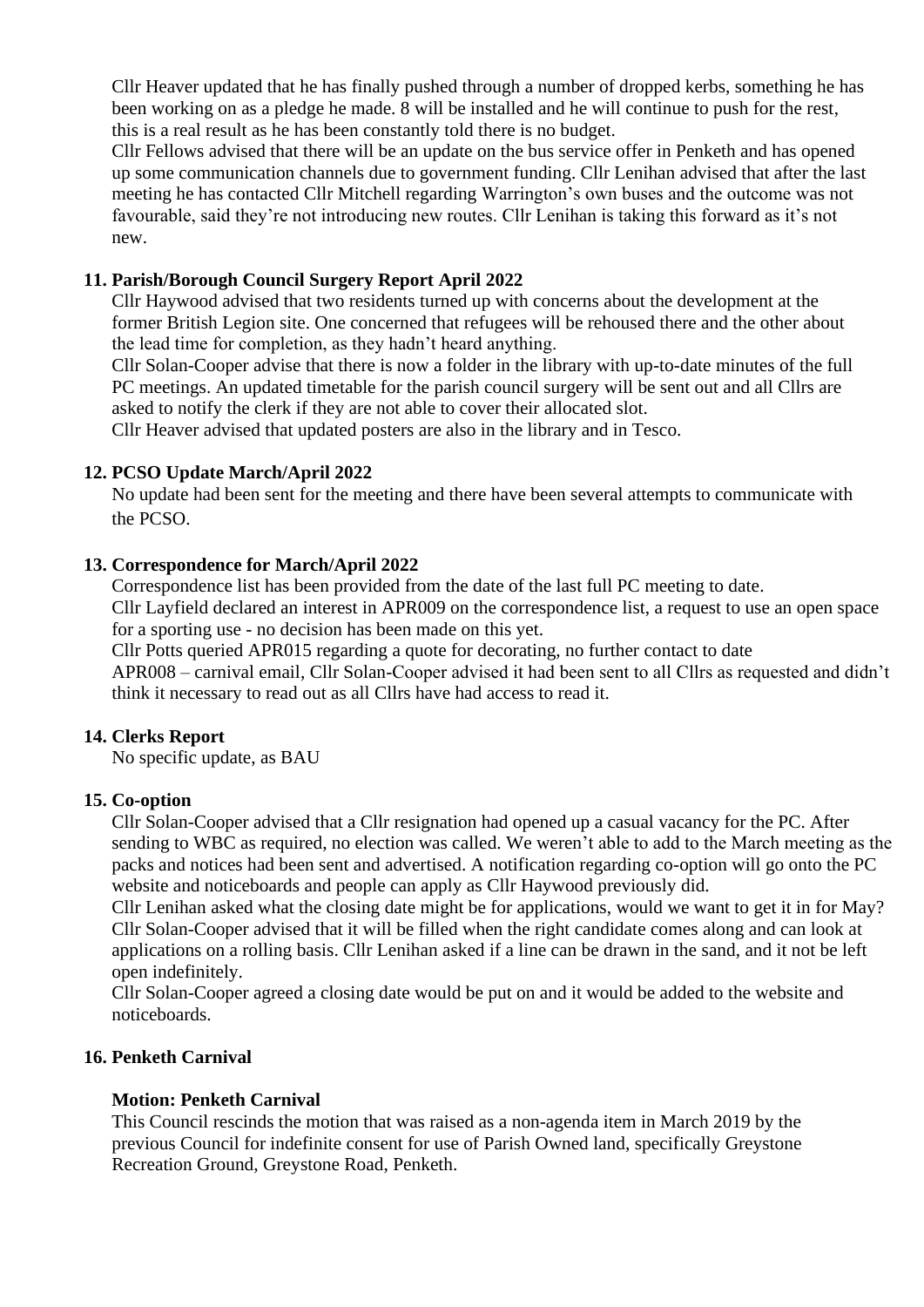Original motion from Wednesday 13th March 2019: This Parish Council agrees the date of this year's Carnival 13th July 2019 and agrees that the Carnival can be held annually on Greystone recreational Ground on the 2nd Saturday in July going forward for future years.

Proposer: Cllr Michael Potts Seconder: Cllr Geoff Fellows

Cllr Solan-Cooper gave some context as there had been suggestion that the PC doesn't want the carnival. As Chairman, and he is sure others feel the same, they do want a carnival and want to make sure it is all organised properly, following issues with the fairground the previous year. Cllr Fellows advised of the declaration when they were elected and a majority vote regarding the carnival.

Cllr DSC read out a statement to that effect.

Cllr Lenihan has an amendment to the motion.

Original motion was heard from Cllr Potts, who had proposed (seconded by Cllr Fellows) and it is to rescind a motion that was moved by the then vice chair of the PC in 2019 and the use of the land. Whilst paperwork was received last year, there were issues and also with the fairground, which the PC had to take responsibility for at the last minute. It seems that things are hidden behind a team name, with no named individuals and there are concerns about this if anything goes wrong.

Cllr Solan-Cooper read out Cllr Lenihan's amended motion. The amendment to the motion put forward by Cllr Potts, is:

The reason the council must rescind this motion is that such permission cannot be given in perpetuity, when so many other legal factors have to be taken into consideration on a case-by-case basis. Tonight's motion in no way reflects the relationship with any hirer. Indeed, this council hopes that in taking this professional and just position, these relationships will grow and the people of Penketh will benefit from safe and enjoyable community events for many generations to come.

Proposed Cllr Lenihan and as the person seconding the amended motion was TBC, Cllr Heaver declared he would second it.

As the motion had been seconded, Cllr Lenihan asked to speak on the amended motion, as he is fully in support of Cllr Potts' motion but felt that it needed to be added that the original motion could not stand in perpetuity. The reason for the suggested amendment is the brevity of the motion and some upset in the community. The council want a carnival, they are all for it but want it to be right and safe, Cllr Lenihan has made no bones about having to deal with the fairground at the  $11<sup>th</sup>$  hour in 2021. The relationship with any hirer needs to be a good one, he has seen that WBC have the documents from the events team, are they with the PC? Once the livestream recordings have gone into the depths of social media, the minutes remain as a record of the discussion.

Cllr Solan-Cooper asked Cllr Heaver if he wanted to speak as seconder, he did to say that he is in support of a carnival, the organisers do a good job, but the PC need the paperwork.

Cllr Fellows as the seconder of Cllr Potts' motion agrees that it needs this context, and asked does he want it adding to the original motion? Cllr Lenihan confirmed yes.

Cllr S Jones asked if instead if indefinite consent and getting documents in, there is a commitment to support the carnival with a 'hold the date'? Cllr Potts advised this will be move into part 2, as it is unfair that hirers hear things on the night.

Cllr Heaver asked if Cllr Solan-Cooper and Cllr Potts are happy to move on the amended motion, Cllr Potts is happy to have the amendment moved into his.

Cllr Solan-Cooper asked for a vote, with 10 in favour and 1 abstain from Cllr Potts and by virtue of a show of hands the motion was passed.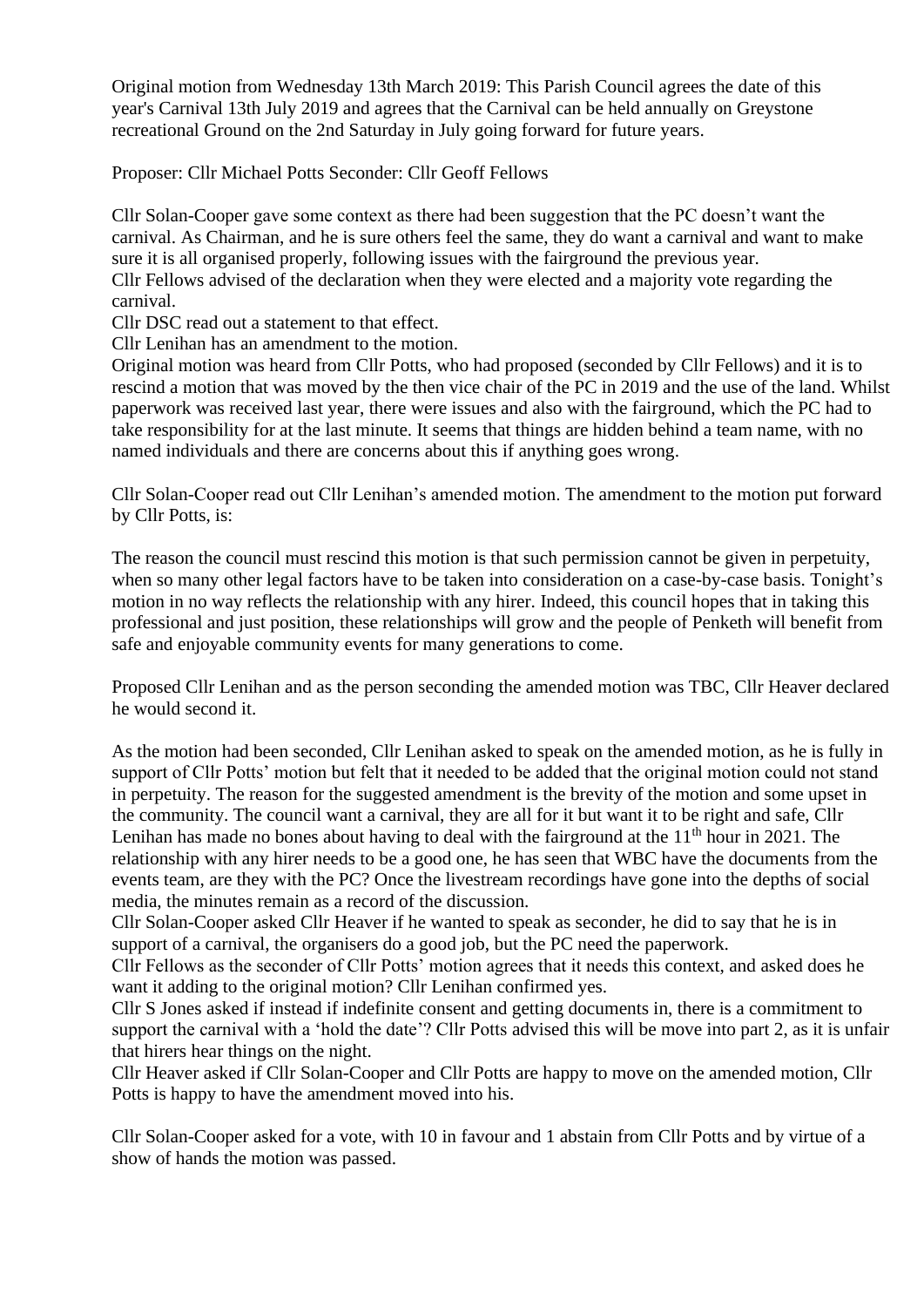Two motions discussed and voted on in part 2 of the meeting have been moved to Part 1 minutes for transparency.

Motion one was to allow the use of half of Greystone Recreation Ground on the date requested, subject to the provision of all documents by the carnival events team 4 weeks before the event.

All voted unanimously in favour of the motion.

Motion two was that Penketh Parish Council are not hosting or taking responsibility for a fairground on 9<sup>th</sup> July 2022.

All voted unanimously in favour of the motion.

#### **17. Pool Update**

Cllr Fellows declared his interest as a hirer of the pool 2 years ago and as nothing to vote on, is staying in the room.

- 17.1 Cllr Layfield gave an update on the progress to the pool works, these are progressing well, but some additional items need to be reviewed.
- 17.2 Additional Items are disabled hoist, replacement pool cover, air heating system, concrete repairs, painting and lighting. Cllr Fellows pointed out that some of these needed to be discussed in part 2, as they had costs attached.

Cllr Heaver asked about the floor tiling as there had been talk of underfloor heating, Cllr Layfield advised this has been discounted as it is not cost effective.

Cllr Layfield advised that some works have been identified as needing to be done prior to reopening, these are being reviewed by the Business Management Committee (BMC). Urgent works needed are to cracks around the handrails. BMC approved the spend to instruct this under 4.1 of the Financial Regulations and have brought to full PC to vote on. Cllr Layfield advised if this is not done, there is a risk we are 'painting over the cracks' and further work will be needed 12 months down the line. Cllr Lenihan advised it had been a lengthy discussion at BMC and not a decision reached quickly.

Proposed Cllr Solan-Cooper Seconded Cllr L Jones

Approved by 10 Cllrs present 1 abstain

Cllr Beddows asked if a structural survey has been done and if anything, else has been found about the building itself, Cllr Layfield advised nothing else has been found.

Cllr Layfield has been speaking to Aquality about darker tiles for the visually impaired. Cllr Potts asked Cllr Heaver if there is someone that this can be run by so we can be sure meets criteria? Cllr Heaver can ask Warrington Disability Partnership.

Cllr Solan-Cooper put forward a recommendation that floor tiles are added as additional spend subject to validation from Cllr Heaver.

Proposed Cllr Layfield Seconded Cllr Potts – all in favour

Cllr Fellows raised a point of order and suggested that we hold off on discussions about point 3, air heating system. Cllr Layfield advised there is no proposal for this tonight.

Discussion followed about the current system, with any further discussion to be taken back to BMC. Painting will be discussed further in part 2, as the 3 quotes not yet received.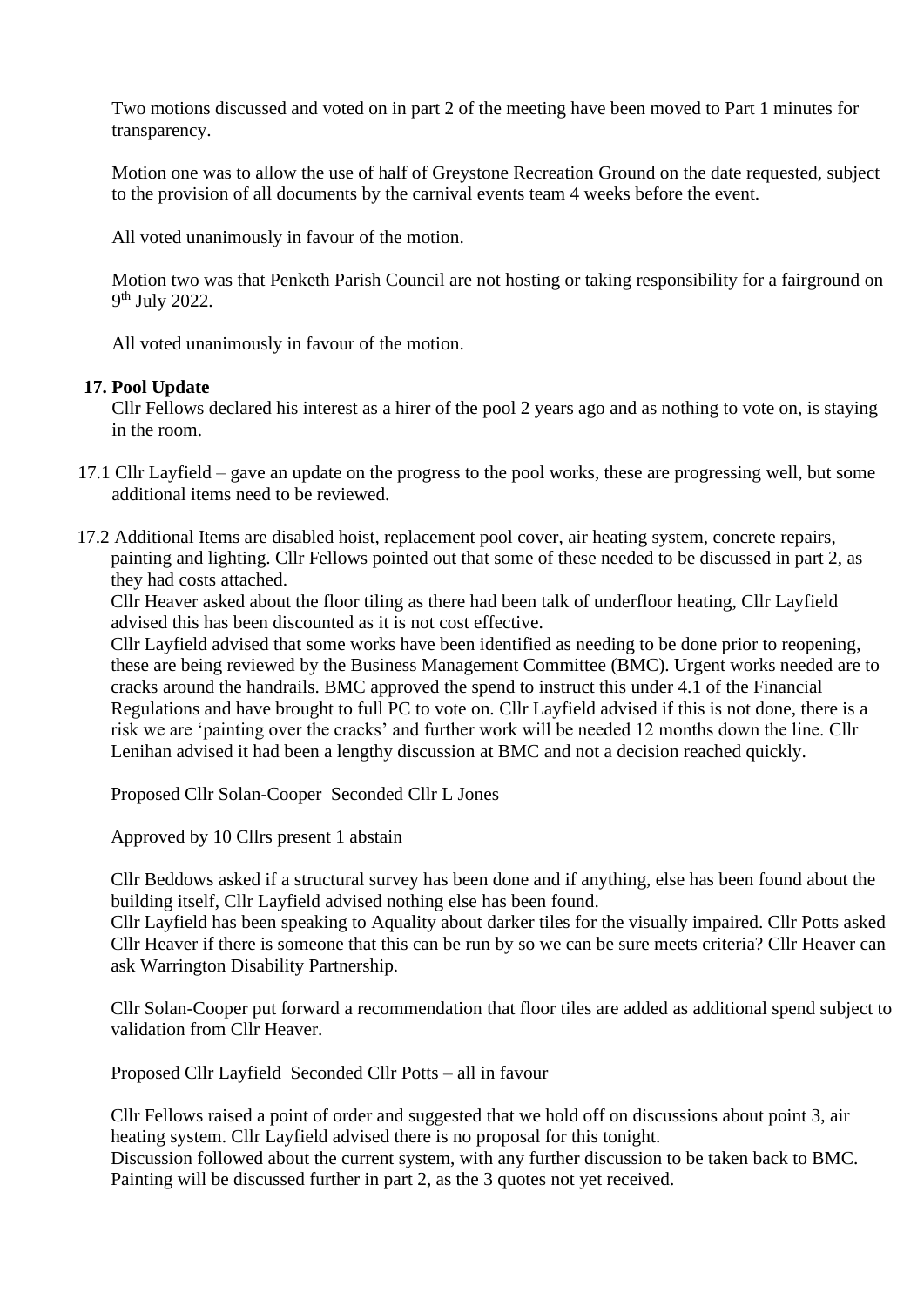Pool Cover – BMC agreed they would go out for 2 further quotes, the recommendation is to replace with a wall- mounted cover. If it's left for now, the tiles around it will need to be replaced.

Cllr Beddows asked if there was any reason why we would go for wall-mounted, Cllr Layfield advised that it frees up space, prevents people sitting on it and damaging it, and tiles run through.

Discussion followed with Cllr Heaver expressing concerns that items are being reviewed line by line and there is no summary of effects and seems we're committing to costs. Cllr Lenihan suggested opening up invite to all Cllrs to the next BMC, Cllr Heaver can't attend.

Cllr Layfield asked Cllr Solan-Cooper as Chair, how he would like to proceed? There is no request for commitment on spend tonight, just a recommendation that at some point the pool cover will be replaced with a wall-mounted one.

Cllr Fellows, advised ahead of moving on, that when the kit was replaced, the cover wasn't and thinking of the finances for the council, a thinner cover would be more economical.

Cllr Solan-Cooper asked for it to be taken out of this meeting and put back with the Business Management Committee to consider health & safety, how effective the current one is, any degradation. Cllr L Jones asked if there were any implications to Aquality Cllr Layfield confirmed they can tile around the current stand and cover.

Disabled hoist – we have one quote and await two more, this item will be brought back to a future meeting. Some discussion followed and Cllr Heaver will speak to Disability Partnership and take forward if 3 quotes are obtained. Cllr Lenihan queried if the steps could be considered but these are already included in the Aquality work.

Lighting – this is being looked at, Cllr Heaver asked if the hall is being considered and further discussion will take place in part 2.

- 17.3 Cllr Potts has been leading on cleaning and improving the look of the existing changing rooms. Full clean is taking place and they will be painted. Hand dryers will be looked at, as these can be bought of the shelf.
- 17.4 Cllr Layfield met with an architect on site a few weeks ago and they are going to come back with some options to present to the Business Management Committee.
- 17.5 Cost update provided by Cllr Layfield. Current budget as we see it is £100k cap ex on the pool, £29k cap ex on the hall. There is an added line for £50k for loan repayments, should this be required. Nothing has been put in for grants, as no applications in yet.

There is £93k committed spend, remaining budget of £35.5k. with some cost estimates as not all items have had quotes. Based on current estimate, an additional £82k would be needed to get the pool open. There is an overall revised estimate of £254k for pool refurbishment works only.

Future works will include below ground drainage repairs and external works (e.g. repointing of brickwork).

Discussion followed about loans, the precept increase and wanting to make the pool nice for local residents but also thinking about the target audience, which is the swimming lessons. Cllr Solan-Cooper thanked Cllr Layfield and those on the Business Management Committee for their work so far.

17.6 & 17.7 – Cllr Layfield is not going through these tonight.

## **18. A.O.B**

Cllr Heaver asked about the whereabouts of the battery charger for the speed camera, which has disappeared from the kitchen